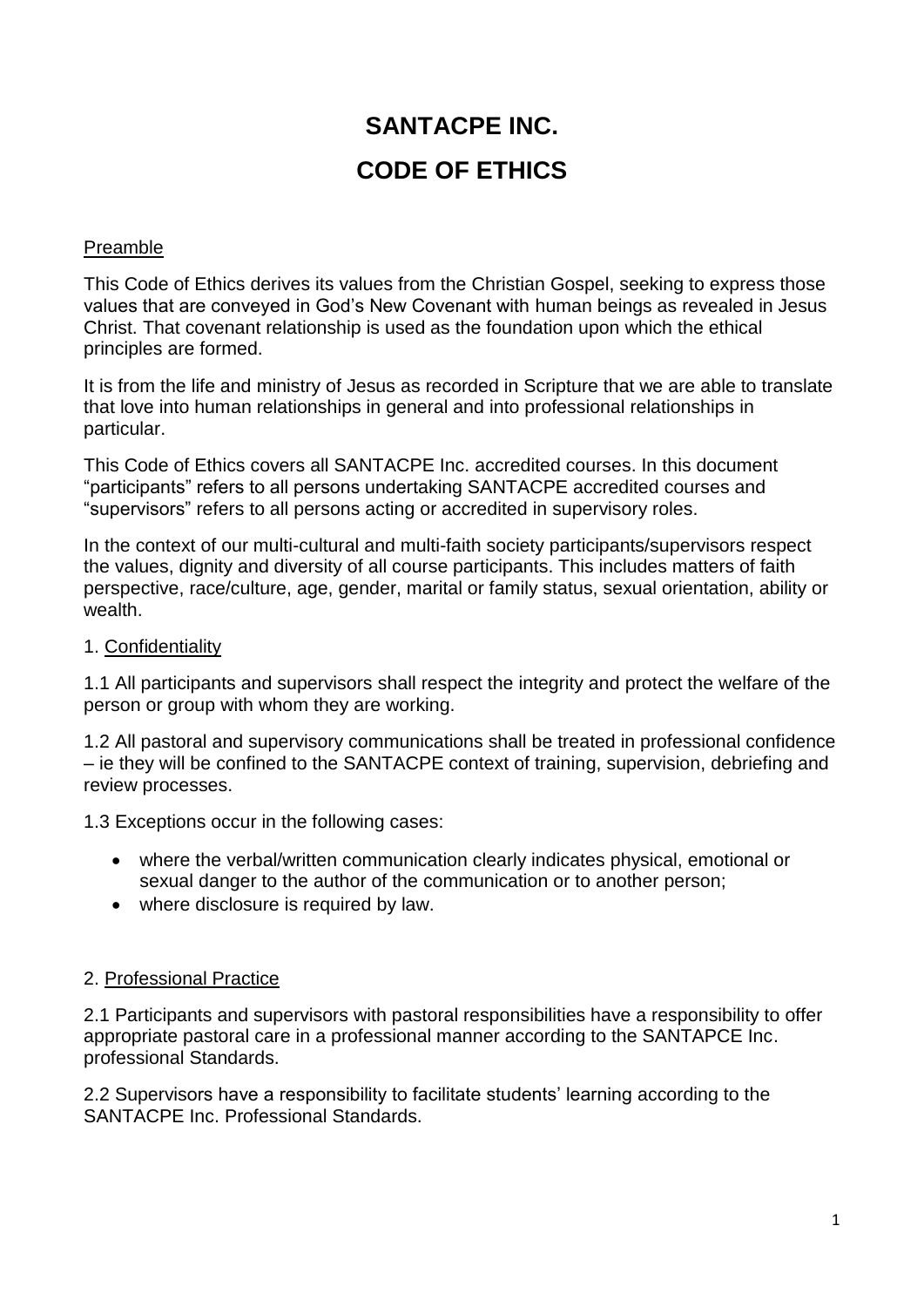2.3 Participants and supervisors shall recognise the power that is inherent in the pastoral, supervisory and peer group relationships, and shall not use this power in a manner which is abusive, manipulative or unprofessional.

2.4 It is unethical for participants/supervisors to require or coerce students to disclose personal information either in seminars or individual supervisory conferences.

2.5 Participants/supervisors have a responsibility to respect the ethos and policies of the institution of which the CPE centre is a part and/or those of any other ministry placement.

2.6 Participants/supervisors shall not misrepresent their academic, professional or theological qualifications or authority.

2.7 Supervisors are required to maintain active participation in the life of SANTACPE Inc.

2.8 Supervisors are required to continue their professional and personal development through appropriate means, eg seminars, conferences, spiritual direction and reaccreditation.

2.9 Supervisors have a responsibility to be in a supervisory relationship of their own; to take care of their own levels of stress; to recognise the limits of their own competence; and so know when to refer students to others.

2.10 Supervisors ensure that satisfaction of their own needs is not dependent on the course participants (eg. They will not exploit this relationship for personal, financial, professional or sexual gain).

2.11 Supervisors are encouraged to respect the professionalism of all SANTACPE accredited supervisors, and to respect the participants' right to choose.

## 3. Contractual Obligations

3.1 CPE Centres will clearly state course requirements at the beginning of each unit of CPE. These will include hours required, work required etc. in accordance with the SANTACPE Standards.

3.2 A participant who is not meeting these requirements should be given adequate prior notice of the possibility of failure or dismissal, so that they have the chance to rectify the situation.

3.3 Participants/supervisors should be alert to the fact that the sharing of confidential and personal information may lead to feelings of physical or sexual attraction. Where this attraction is so strong that it threatens professional objectivity, and where this cannot be successfully addressed within the pastoral or supervisory relationship, the pastoral or supervisory relationship should be terminated. Alternative arrangements should then be made for appropriate pastoral care or supervision for both parties.

3.4 Please refer to Complaints Procedure (4 below) regarding any decision not to accredit, or to dismiss a participant for reasons other than failure to meet the appropriate professional Standards of SANTACPE.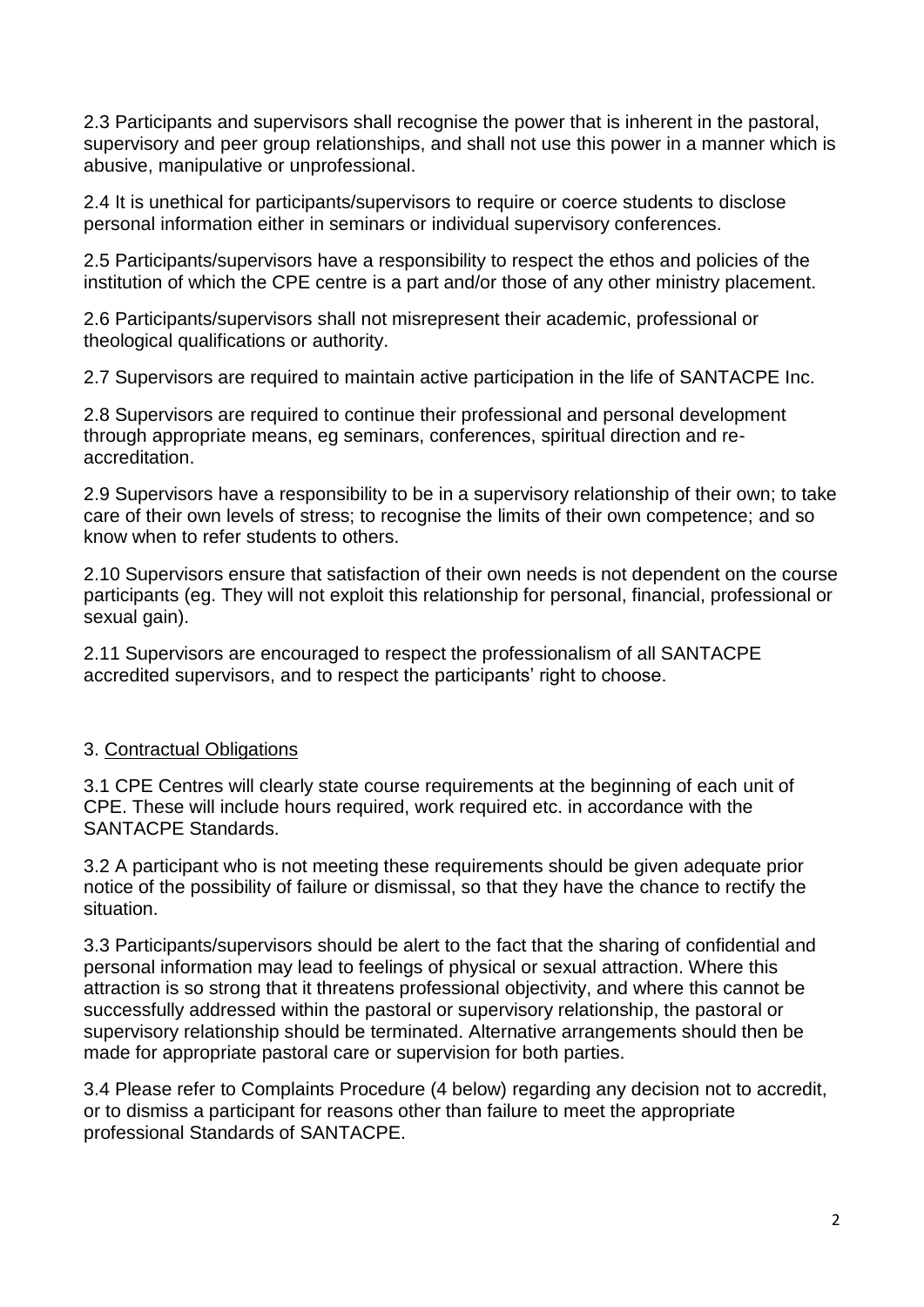## 4. Complaints Procedure

4.1 It is the policy of SANTACPE Inc. that any person making a complaint or being complained about should be treated in a sensitive and caring manner according to the principles of natural justice.

4.2 Any person wishing to make a complaint against a supervisor or any other person involved in one of SANTACPE Inc's registered Centre Programs shall contact the President of SANTAPCE Inc. who will take their contact details and refer them to the Professional Standards representative, designated by SANTACPE Inc to receive and process complaints.

4.3 The Professional Standards representative shall establish contact with the complainant and listen to the complaint without judgement, providing any clarification which may prove helpful and adopting a mediation stance.

4.4 The Professional Standards representative shall explore with the complainant possible pathways for resolution of the complaint. These may include:

- that no further action be taken
- that the complainant formalize the complaint in writing to the Professional Standards representative.

4.5 On receipt of the latter option, the SANTACPE Executive will appoint a committee of 3 supervisors, one of whom will be the Professional Standards representative who will convene the complaint process. This committee shall not include any person against whom the complaint is made, or any person who may have an actual or perceived conflict of interest. The details of the complaint, including all written material shall be available to the complaint committee only.

4.6 If the complaint is against those who currently hold the position of President or Professional Standards representative, the SANTAPCE Executive will make other appropriate appointments to the committee.

4.7 In the first instance this committee shall meet and consider the written complaint. The committee will then interview the complainant and at a separate time, any other person who may be involved including any person nominated by the complainant.

4.8 Persons interviewed will be invited to have a support person present. This person will only act in the role of observer and will not be a legal representative.

4.9 Following these interview(s), the committee will prepare recommendations for resolution. These will be provided in writing by the Professional Standards representative to the complainant, the respondent and the SANTACPE Inc. President. These could include:

- $\bullet$  that no further action be taken:
- that a meeting be arranged between the complainant, the respondent and the committee, and convened by the Professional Standards representative with the aim of reaching an amicable resolution;
- that a recommendation be made to SANTACPE Executive that the complaint be referred to an external authority. This could include a church or institutional authority. SANTACPE Executive may take appropriate disciplinary action, including deregistration or suspension. The task of the Executive is to receive and make